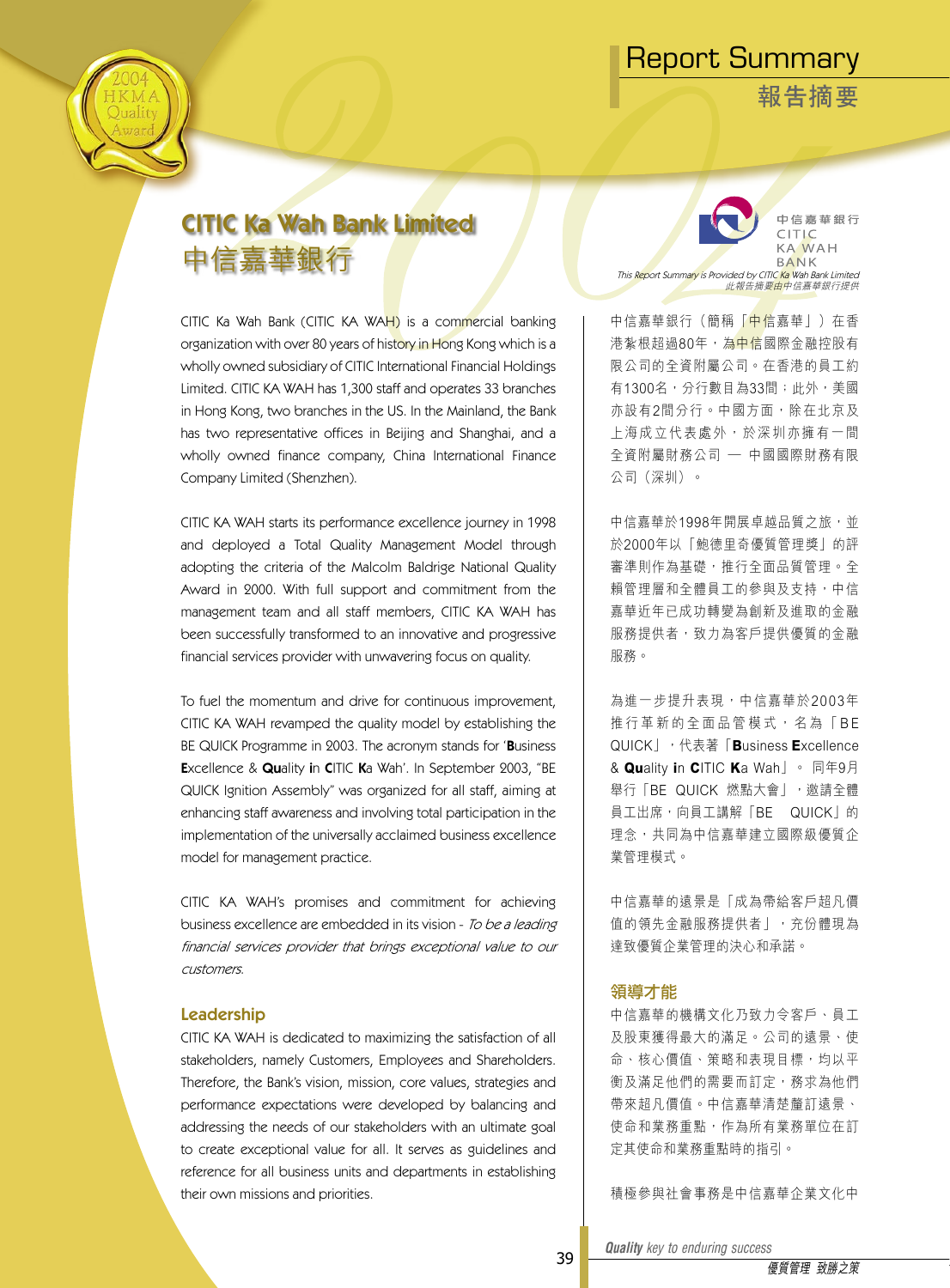**報告摘要**

Being an active and responsible member of the community is integral to CITIC KA WAH corporate ethos. The Bank defines its community service mission as to nurture Chinese youths who are high achievers to become successful leaders who will be in turn contribute to the Chinese communities. To further the efforts in promoting a community service spirit within its people, a Corporate Volunteer Team was formed to actively undertake community service activities to foster and nurture youth development.

#### Strategic Planning

The Senior Management regularly reviews and formulates its strategic objectives and goals with reference to various external and internal forces. Business plans and strategies are cascaded to departments for developing their business objectives and action plans. Performance Management System and Key Performance Indicators are incorporated so that departmental and individual performance could be reviewed and monitored.

Objective Alignment Workshops are organized to help staff develop their own performance objectives that are vertically and horizontally aligned with the Bank's priorities as well as their manager's & peers' objectives.

#### Customer and Market Focus

In view of the intense competitions and increasingly sophisticated demands from the customers, CITIC KA WAH places continuous efforts to initiate and develop various customerdriven products and services to build and strengthen customer relationship. The successful launch of the SuperFirst Mortgage Refinancing Programme, Home Switching Flexi-Plan for Negative Equity homeowners and the NOW Integrated Account proved to deepen customer loyalty and relationship.

Apart from constantly developing customer-driven products and services, CITIC KA WAH has employed various services tracking mechanisms to gauge customer satisfaction and dissatisfaction level.

Based on the belief that "Complaint is a Gift", CITIC KA WAH

不可或缺的元素。中信嘉華特別成立企業 義工隊,主力參與培<mark>音潛</mark>質優厚的華裔青 年成為明日社會的傑出領袖,使之回饋社 會。

#### 策略性規劃

管理層會因應外在及內部發展,定期檢討 和制訂業務策略及目標,繼而下達致各部 門,自行訂定其業務方案;並透過一套完 善的「工作表現管理模式」及制定的「主 要工作表現指標」,從而評核、檢討及監 察各部門和員工的工作表現。

此外,透過舉辦「目標協調工作坊」,協 助員工訂立個人的工作目標,與公司策略 目標及部門的工作目標互相配合。

#### 顧客及市場焦點

面對同業競爭及客戶要求,中信嘉華不斷 創先推出以客為尊的產品和服務,例如全 港首創的「負資產轉按」計劃、「輕鬆轉 按樓換樓」計劃及「劃時理財戶口」等, 這些產品的推出,進一步強化與客戶的關 係。

中信嘉華定期進行客戶意見調查,並透過 不同的機制去監管分行及各部門對客戶服 務的表現,以瞭解客戶的滿意程度。

處理客戶投訴方面,中信嘉華設有一套自 動化投訴管理系統,統一所有分行及部 門, 採用嚴謹的服務標準和投訴處理程 序,確保快捷有效地解決客戶投訴。

#### 評估、分析和知識管理

因應瞬息萬變的市場環境,中信嘉華的管 理層及功能委員會會定期舉行會議,評估 業務表現和進行客戶與營運分析。此外, 管理層亦定期量度及檢討重要表現指標,

*Quality key to enduring success Quality key to enduring success*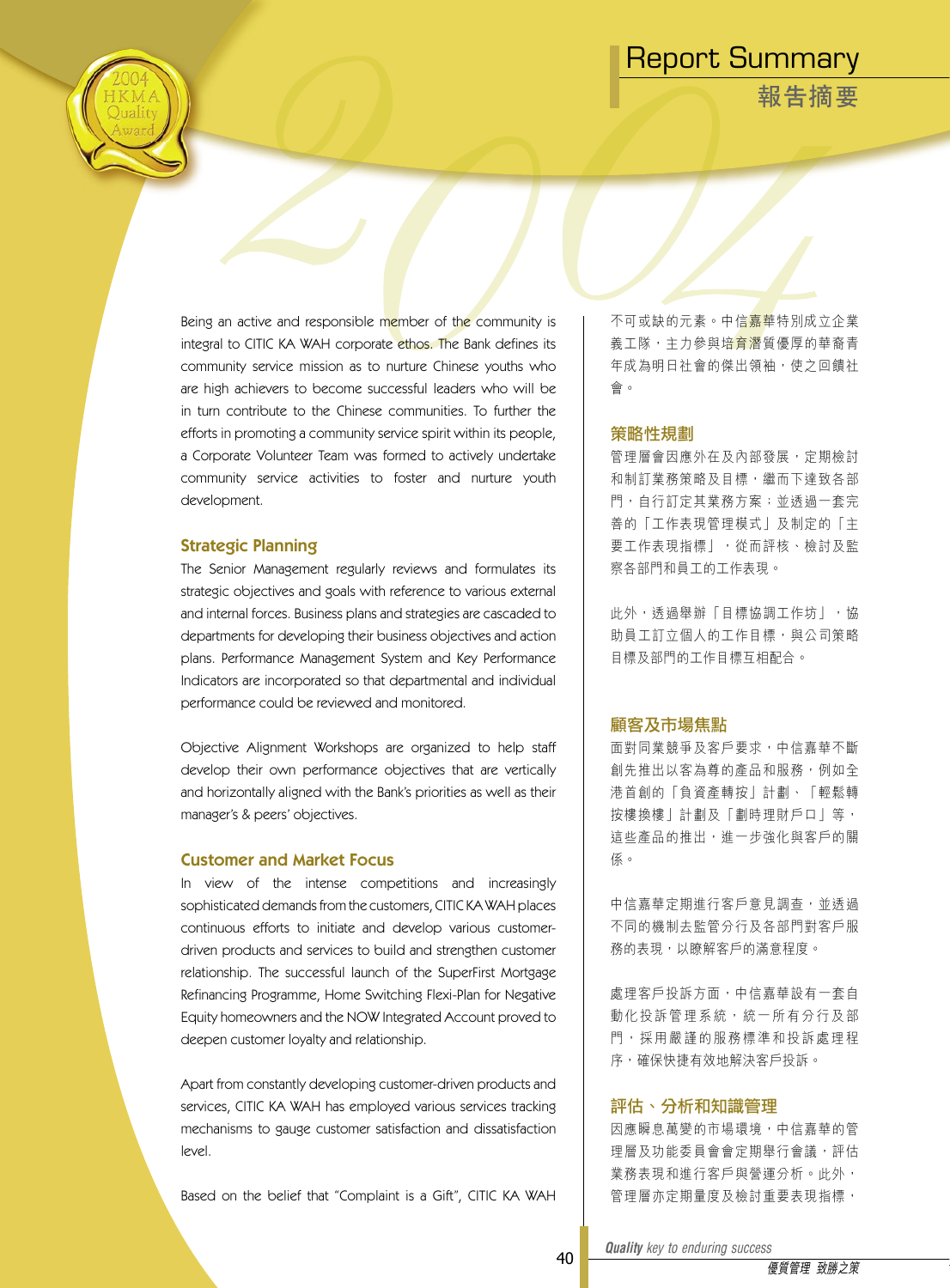**報告摘要**

developed an automated on-line Complaint Management System with stringent service standards and complaint handling procedures for all branches and departments to follow so as to ensure that all customer complaints are being handled promptly and effectively.

### Measurement, Analysis, and Knowledge Management

To cope with the rapidly changing competitive landscape, various Management and Functional Committees have been formed to review business performance, risk, internal control, market environment and develop respective improvement plan. To keep current with business needs and directions, Key Performance Indicators (KPI) are being regularly tracked and reviewed by the management against market trend, as well as preset business objectives and targets.

Comparative information of key competitors are timely benchmarked and reviewed by the management for decision and adoption of best practices. At CITIC KA WAH, best practices and knowledge are being retained and shared through various channels and systems.

#### Human Resource Focus

CITIC KA WAH has maintained all-embracing channels and supporting programmes to ensure effective and open communication among all levels of employees, including Executive Forum, CEO Chat Room, Comment Programme, Staff Opinion Survey, Annual Conference and Offsite Meeting, etc.

For employee performance management, CITIC KA WAH developed the Objective Alignment Cycle which aims at creating alignment between the Bank, the departments and the individuals. This also helps nurture accountability and ownership for results.

Employees, being one of the CITIC KA WAH major stakeholders, are the most important assets. It is always the CITIC KA WAH's policy to maintain a competitive compensation and reward system for staff retention. On the other hand, the Bank offers 與市場指標及既定的業<mark>務目</mark>標比較,以迎 合最新的業務需要和發展方向。

中信嘉華設有多套方便員工使用的資訊管 理系統,確保所有最佳守則及知識不會流 失。

#### 人力資源焦點

為加強與各員工之溝通,中信嘉華設有不 同形式的溝通渠道,包括行政人員會議、 行政總裁聊天室、嘉事信箱、員工意見調 查、週年會議及部門研討會等。

管理員工表現方面,中信嘉華希望部門及 員工,能與公司朝著同一目標邁進,以加 強員工的責任感,推動大家追求更卓越的 表現。

中 信 嘉 華 一 向 視 員 工 為 最 寶 貴 的 資 產 。 要保留表現優秀的同事,中信嘉華致力 確保薪酬及獎賞機制在同業中具相當的 競爭力,並為員工提供多元化的培訓發 展計劃,使員工能具備應有的專業水平 以配合公司業務所需。中信嘉華每季均 派發部門培訓記錄,另每半年編制員工 個人學習記錄, 以供管理層和員工審 閱 , 助 他 們 有 效 地 計 劃 技 能 提 升 及 事 業 發展。

中信嘉華竭力為員工營造一個開放及具權 責的工作環境,相信這些都是增進員工工 作表現的推動力。

#### 程序管理

中信嘉華一直努力發展及保持多個重要業 務和支援程序,以促進營運效益。近年更 設立多套有效監控系統來監察工作流程, 並訂定服務指標和承諾,確保各程序達到 最佳的效果。根據內部和外界的指標,中 信嘉華定期檢討和評估各主要流程,務求

*Quality key to enduring success Quality key to enduring success*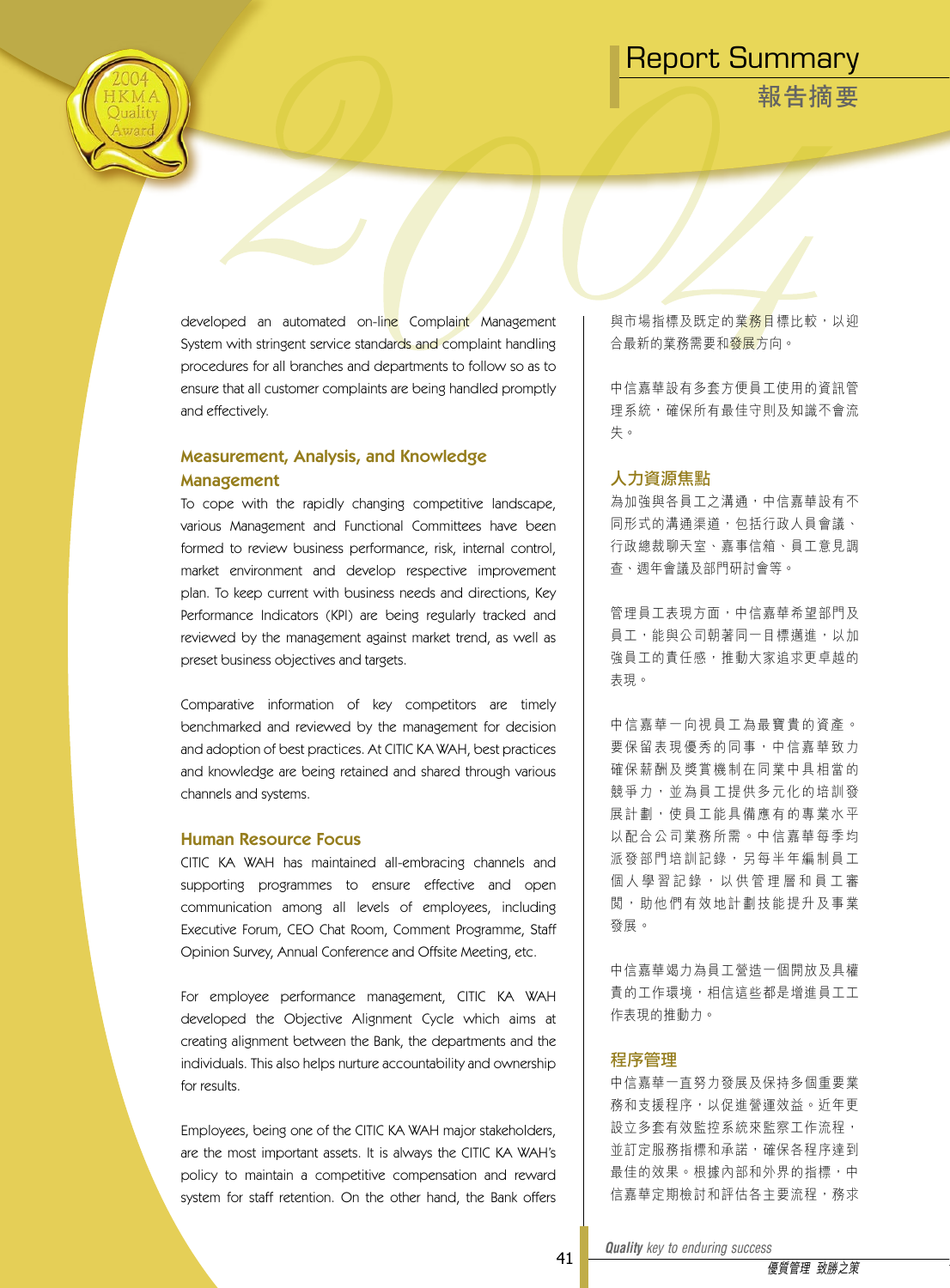**報告摘要**

a wide range of development programmes to ensure its employees are well equipped to execute the business initiatives and provide professional services. A minimum learning-day commitment has been set for all employees, being five days for management and sales staff, as well as three days for all other staff. Quarterly Departmental Training Records and semi-annual Individual Staff Learning Records are dispatched for review and incorporation into the career development discussion of the annual Performance Planning and Review exercise.

Last but not least, the Bank has created an environment for empowerment and openness, which are key drivers for staff performance.

#### Process Management

CITIC KA WAH has placed tremendous emphasis on developing and maintaining key business and supporting processes that are conducive to efficient and effective operational flow. During the past few years, systematic methods to govern all processes have been established. Service standards and pledges were established which demonstrate the Bank's relentless commitment towards excellence, and key control steps were built to deliver the most immaculate process outcomes. Key processes are regularly reviewed and measured against internal requirements and external benchmarks to keep them up-to-date and competitive. These key processes have become major components to keep the business running smoothly, effectively and efficiently.

#### Business Results

To maximize the satisfaction of the stakeholders, CITIC KA WAH has shown a consistent improvement in most of the KPIs such as Operating Income, Pre-provision Operating Profits, Profit Attributable to Shareholders, Return on Equity (ROE), Net Interest Margin (NIM) and Asset Growth over the past three years. The Bank's annual report was bestowed the Bronze award in the financial services category of the US Galaxy Awards 2003.

Also, CITIC KA WAH's relentless efforts to create customer value have gained increased market recognition. These included the 2002 Hong Kong Retail Management Association - Customer

不斷更新及訂立更高的服務指標。這些重 要程序現已成為中信嘉華營運機制的關鍵 元素,確保業務運作暢順,發揮理想的效 益。

#### 業績

中信嘉華致力為客戶、員工及股東帶來最 大的滿足。過去3年,各重要表現指標不斷 提高,包括經營收入、撥備前經營溢利、 股東應佔溢利、股東資金回報、淨息差及 資產增長等。中信嘉華的2002年年報更榮 獲美國Galaxy Awards 2003金融服務組別 銅獎。

與 此 同 時 , 中 信 嘉 華 不 遺 餘 力 地 為 客 戶 提 供 增 值 服 務 , 在 市 場 上 獲 廣 泛 認 同 。 這 些 獎 項 包 括 「 2 0 0 2 香 港 零 售 管理協會優質服務獎一客戶服務獎」 及 「 2 0 0 3 香 港 服 務 業 獎 : 創 意 獎 」 。 此外,中信嘉華亦是唯一入選「Asia Insurance Industry Awards 2003」創 意組別首五名的香港機構。

中信嘉華的「員工意見調查」顯示, 從 1999年至2003年員工滿意度的總評分持續 提升,成績令人鼓舞。

公益服務方面,中信嘉華於2003年12月獲 香港社會服務聯會「商界展關懷」標誌, 以表揚在關懷社群方面所付出之努力及作 為良好企業公民之承擔。

#### 結論

中信嘉華在邁向優質企業管理的旅程上, 一直得到高級管理層的全力支持和參與, 使能有系統地向各部門及員工推行「鮑德 里奇優質管理」模式,為此中信嘉華引以 為傲。

中信嘉華相信BE QUICK是一個持續不斷的